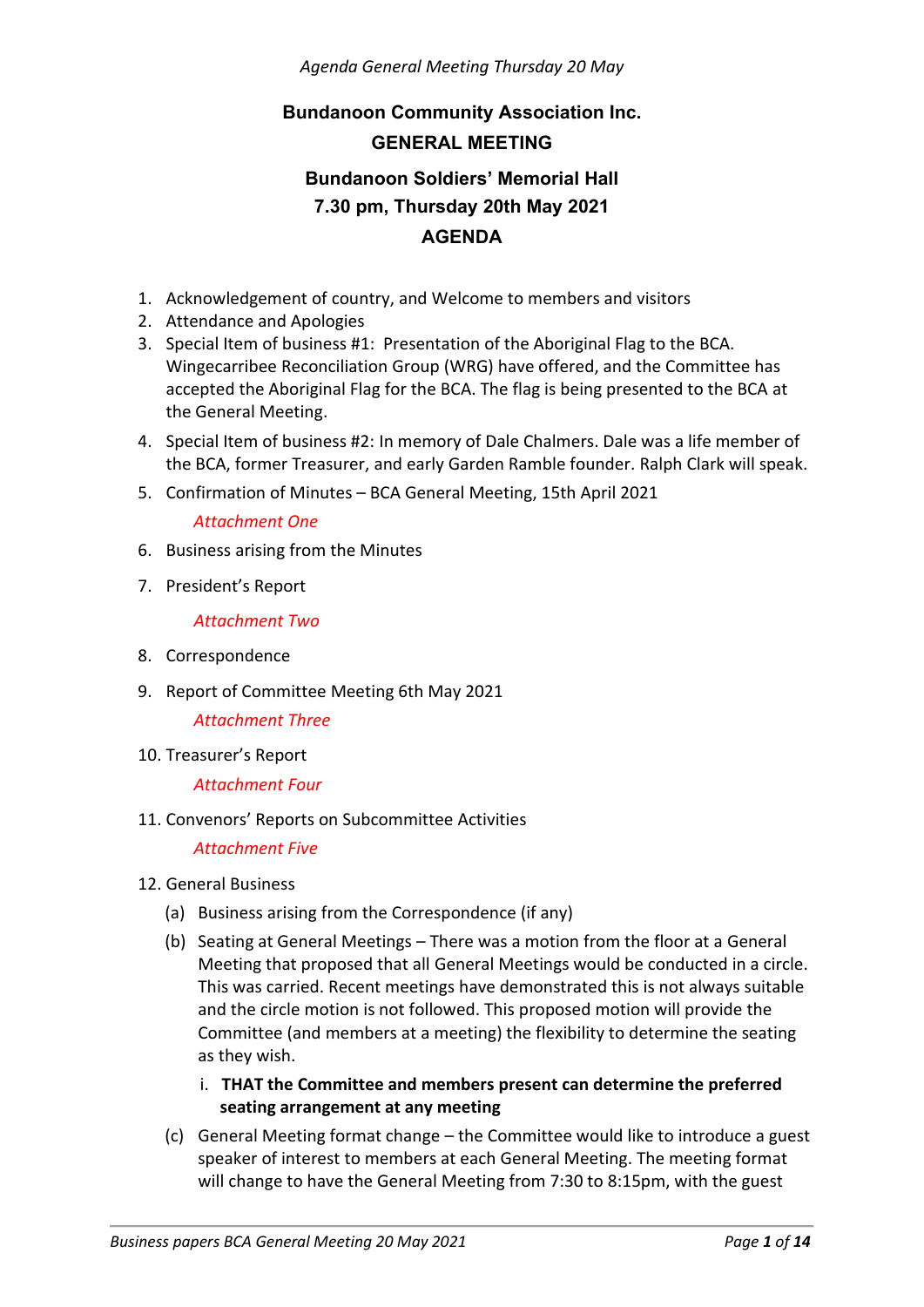speaker for 15 to 20 minutes, then refreshments afterwards. The aim is to help General Meetings run in a timely fashion, and to have a speaker of interest to the membership. If adopted, the format will begin with the June General Meeting.

### **ii. THAT the Meeting endorse the change to the General Meeting format.**

(d) Retirement of Subcommittees – *Compassionate Communities and Swim All Year* have been without Convenors and Subcommittees for some time. The Committee has endorsed the retirement of these Subcommittees from the list of active Subcommittees. Should a member wish to re-form the Subcommittees they can request this.

#### **For notification only**

- (e) Grant Applications the Committee discussed grant applications that are offered from time to time. Most of these will require approval from Council as the land and property owner. The Committee aims to first determine a priority list of suitable projects for funding and then gain formal Council approval for the high priority projects. When grants become available, the projects can be applied for as they are ready. Several projects have been identified and these are listed (not in priority order):
	- i. Exercise equipment near Kid's playground at Bundanoon Oval
	- ii. Fencing of Off-Lease Dog Park at Jordan's Crossing Park
	- iii. Stairs to loft in Hall to replace vertical ladder
	- iv. Screen replacement in Hall
	- v. Wi-Fi in Hall
	- vi. Wi-Fi in Street
	- vii. Storage facility in Burgess Street matching funds for \$37.000 already allocated

### **If any member has additional items for priority projects, within the scope of the BCA, please send these to the secretary – [secretary@bca.asn.au](mailto:secretary@bca.asn.au)**

- (f) Meet the Candidates Evening This is scheduled for Tuesday 10 August (corrected from an earlier date of 3 August). Ralph Clark has managed these evenings in the past and has offered to do so again for this unusual election for Wingecarribee.
- 13. Any Other Business or Announcements?
- 14. Refreshments

#### *Next meeting***:**

General Meeting, Thursday 17th June 2021, at 7.30pm in the Bundanoon Soldiers' Memorial Hall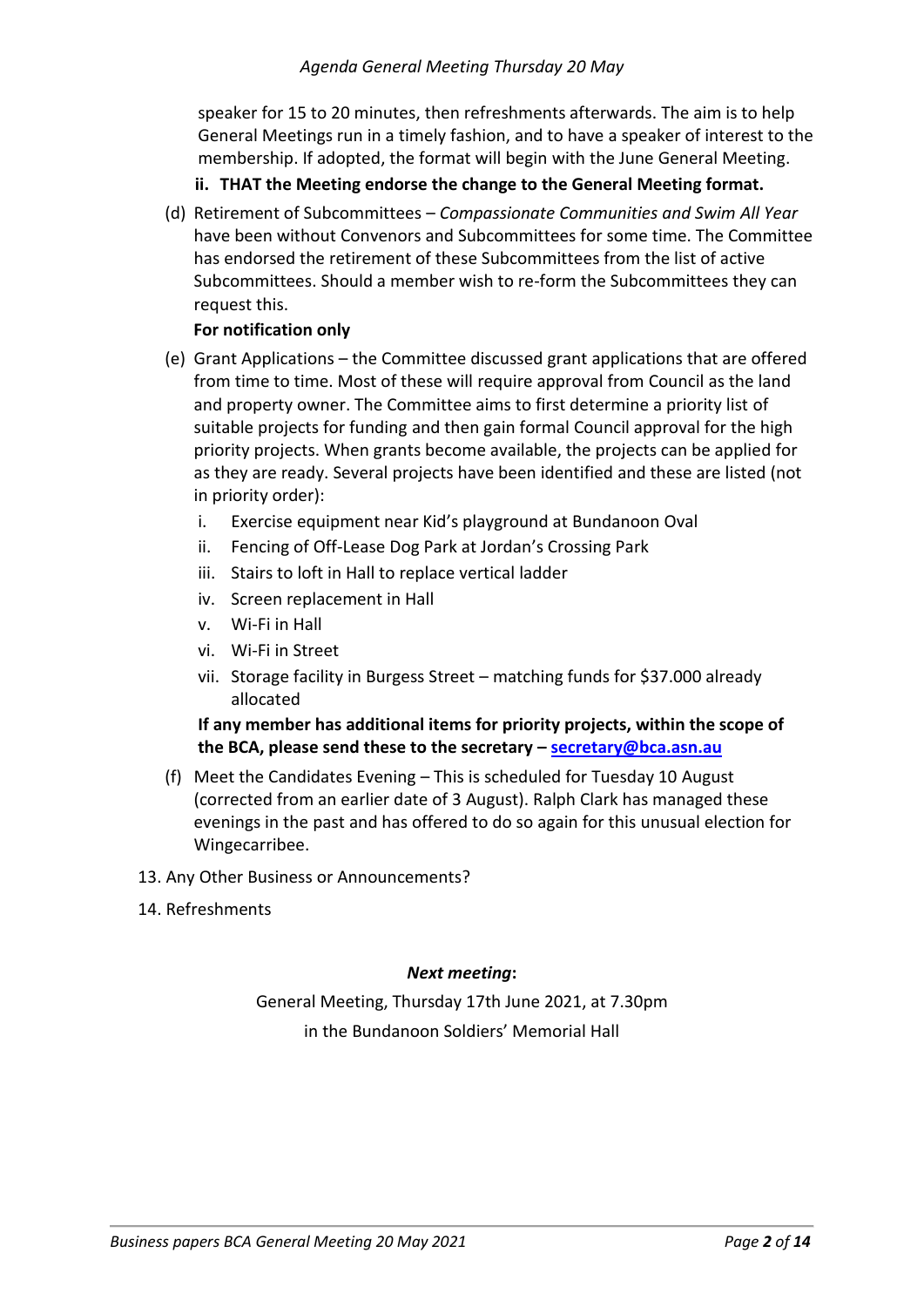#### **Bundanoon Community Association Inc.**

#### **GENERAL MEETING**

#### **Bundanoon Soldiers' Memorial Hall**

#### **7.30 pm, Thursday 15th April 2021**

#### **MINUTES**

The President, Andy Carnahan, acknowledged the Country of the Gundungurra people, and welcomed members and visitors.

**Attendance and Apologies**: 30 members were present, and apologies were received from Pam Davies, John Brock, Rosemary Page, Steve Douglas, Pamela Jane Duncan, Kerri Goulding, Meredith Gresham, Alan Morehen, Mel Morris, Stuart Reid, Sandy Weir,

**Confirmation of Minutes**: **Moved** Christine Janssen, **seconded** Bruce Marshall: that the Minutes of the BCA General Meeting held on 18th February 2021, which had been circulated, be confirmed. Carried.

#### **Business arising from the Minutes**:

(a) Christine Rowell-Miller asked what developments there have been with various insurance matters mentioned in the Minutes. The President noted that these would be dealt with under General Business.

#### **President's Report**

- (a) The President began by thanking the outgoing Committee for the work done during a difficult time.
- (b) The item about the newly discovered koala species was well received in the community.
- (c) Members were encouraged to apply for the State Government's "Discovery Vouchers". Some Bundanoon cafes are accepting them.
- (d) The Interim Administrator is to visit Bundanoon on 28th April. The Committee has a one-hour slot at 4.00 pm; other members and residents can book a time to speak with the Administrator.
- (e) Community representatives have been invited to apply for positions on the WSC Interim Independent Advisory Planning Assessment Panel
- (f) Recovery workshops have been held, following a report prepared by WSC. Items considered were a rethink of disaster warnings and a consideration of impacts of disasters on mental wellbeing.
- (g) The President advised that motions without notice at General Meetings would, by preference, be referred to the Committee and brought back to the next General Meeting to allow for consideration.

#### **Correspondence**:

- (a) emails (29.03.2021 on) to and from Elizabeth Cranny about the use of the kitchen by the Lions Club for the traditional breakfast after the Anzac Day Dawn Service
- (b) email (08.04.2021) from Rachel Forte about WSC funding of new ovens for kitchen
- (c) email (14.04.2021) from Ann Rocca with her draft submission to WSC regarding public exhibition of the proposal for reclassification of the Burgess St land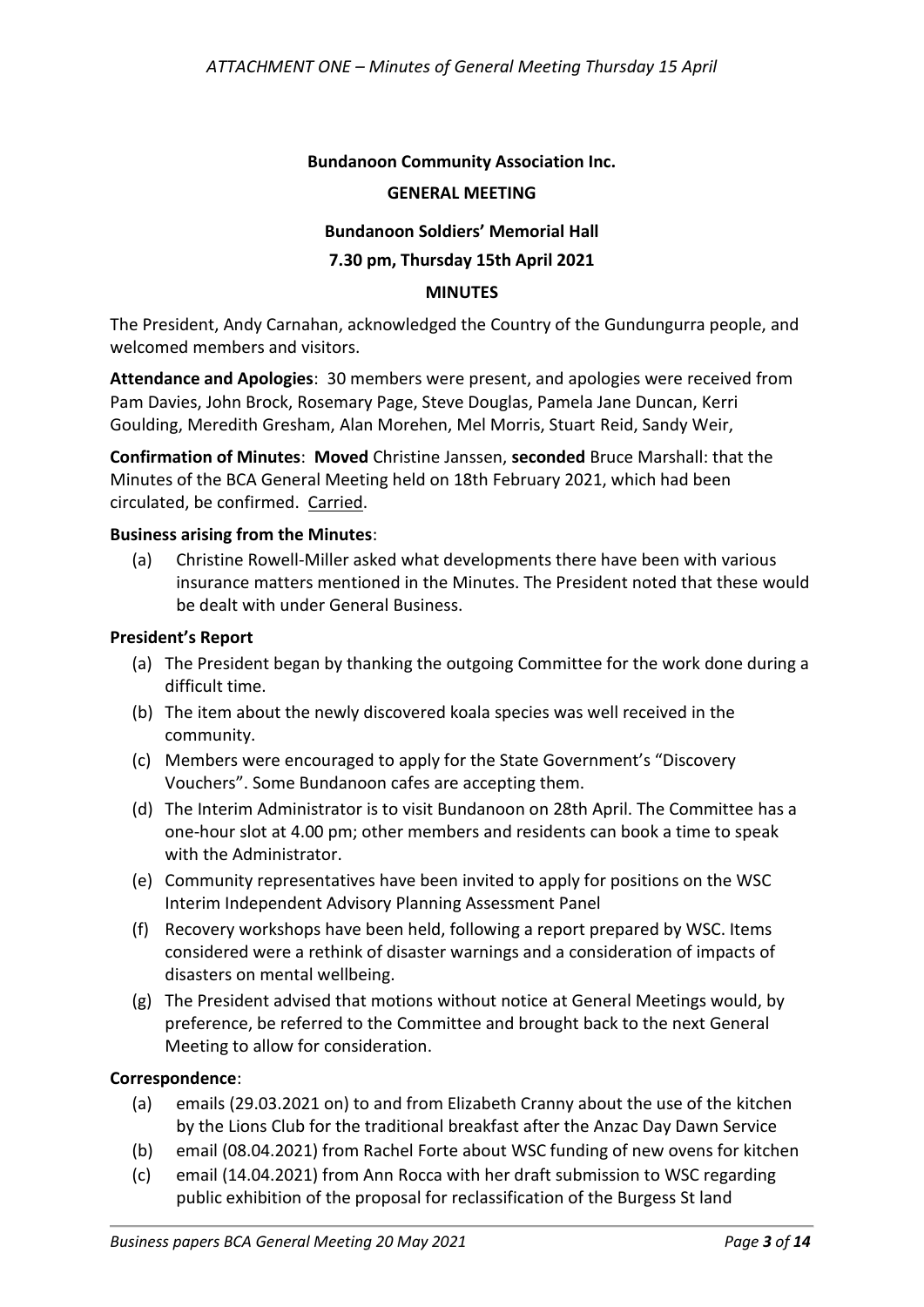(d) notice (15.04.2021) from WSC about Interim Administrator's plan to visit Shire villages

#### **Report of Committee's Decisions**

The President summarised the Report, which had been sent out with the Meeting papers.

#### **Treasurer's Report**

The President announced that the handover of Treasury material had taken place a week ago, and that the new Treasurer, Gregory John Olsen, expected to be able to present his own Report at the next General Meeting.

#### **Convenors' Reports on Subcommittee Activities**

The President summarised the Reports, which had been sent out with the Meeting papers.

He also reported that the new Pipe Band would be playing at the Pub next Saturday at 3.00 pm along with two other bands.

#### **General Business**

- (a) **Changing meeting location and changing meeting time:** Two requests for motions had been put forward by a member (see at end of minutes). The first was to change the venue of General Meetings from the Soldiers' Memorial Hall to the Bundanoon Club. The second was to change the General Meeting time from 7:30pm to 6:30pm. The Committee had discussed the proposals and was interested in members' views before deciding. The President indicated that these would be discussed as two separate items.
	- (i) Rachel Russel spoke on behalf of her first motion: it would change the feel of the meeting by moving to a more congenial location; it would enhance networking after a Meeting in the Club's atmosphere; and it would allow access to a meal before Meetings, which would suit some.

Those who spoke against the motion mentioned the following: the BCA has a historical association with the Hall because of its significance to the community and the activities held there; it was not suitable for business meetings because of noise, serving of alcohol nearby, and presence of gambling; there would be a cost to use the Club; a 6.30 pm start would cause confusion for Club members; legal complications – anyone living within 5 km of the Club technically cannot sign in as a visitor; the room which would be used for a BCA meeting would need setting up, as it is generally used as a dining room. There was significant lack of support for this proposal.

(ii) Rachel introduced her second motion, however left the meeting before the discussion: some members need an earlier finish to BCA Meetings because of child-minding responsibilities. There was support for that by some; others said that an earlier start would interrupt children's mealtimes. 7.30 was noted as being the starting time for many years. There was not strong support for changing the time.

*The President closed the discussion, thanking members for their input and observing there was not strong support for changing either the location of the General Meeting or the starting time of the General Meeting.*

(b) **Hall hire and environmental responsibility**: Recently the Hall hire under our Covid-19 Safety Plan allowed the use of food and drink in the Hall. One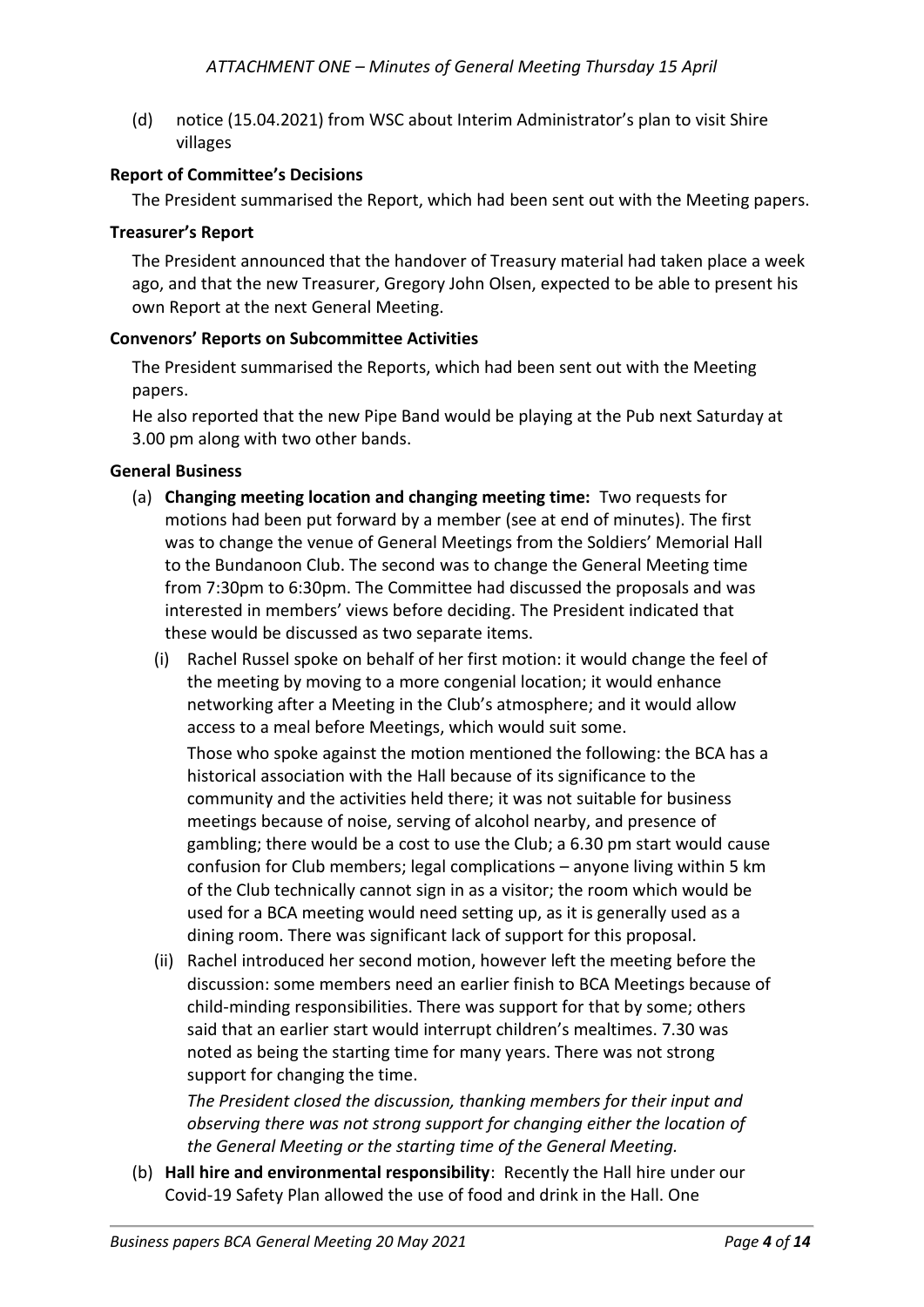requirement was added that Hirers must use biodegradable crockery and cutlery if they are not using BCA's glasses, cutlery and crockery. The requirement was added to align with our single-use water bottle position. **Moved** Christine Janssen, **seconded** Gregory Olsen, that this requirement be approved. Carried.

(c) **History Trail signs launch:** Ralph Clark announced that there was to be a function held by the History Group on Thursday 22nd May at 4.00 pm to launch the newly placed "History Trail" signs, and BCA members were invited.

The Meeting closed at 8.55 pm and was followed by refreshments.

\_\_\_\_\_\_\_\_\_\_\_\_\_\_\_\_\_\_\_\_\_\_\_\_\_\_\_\_\_\_\_\_\_\_\_\_\_\_\_\_\_\_\_\_\_\_\_\_\_\_\_\_\_\_\_\_\_\_\_\_

#### *Next meeting***:**

General Meeting, Thursday 20th May 2021, at 7.30pm in the Bundanoon Soldiers' Memorial Hall

Motions put forward by Rachel Russell:

Motion 1:

*That Bundanoon Community Association move the venue for meetings to the Bundanoon Club with the intention to provide a more community friendly, relaxed and accessible atmosphere that is more engaging for other community members. The downstairs area is available on a Thursday night.*

Moved: Rachel Russell Seconded: Lyn Morehen

#### Motion 2:

*That the Bundanoon Community Association change the time of the meeting to 6.30 pm in order to not run so late into the evening, and provide more time after meetings for the meeting that happens after the meeting.*

Moved: Rachel Russell Seconded: Mel Morris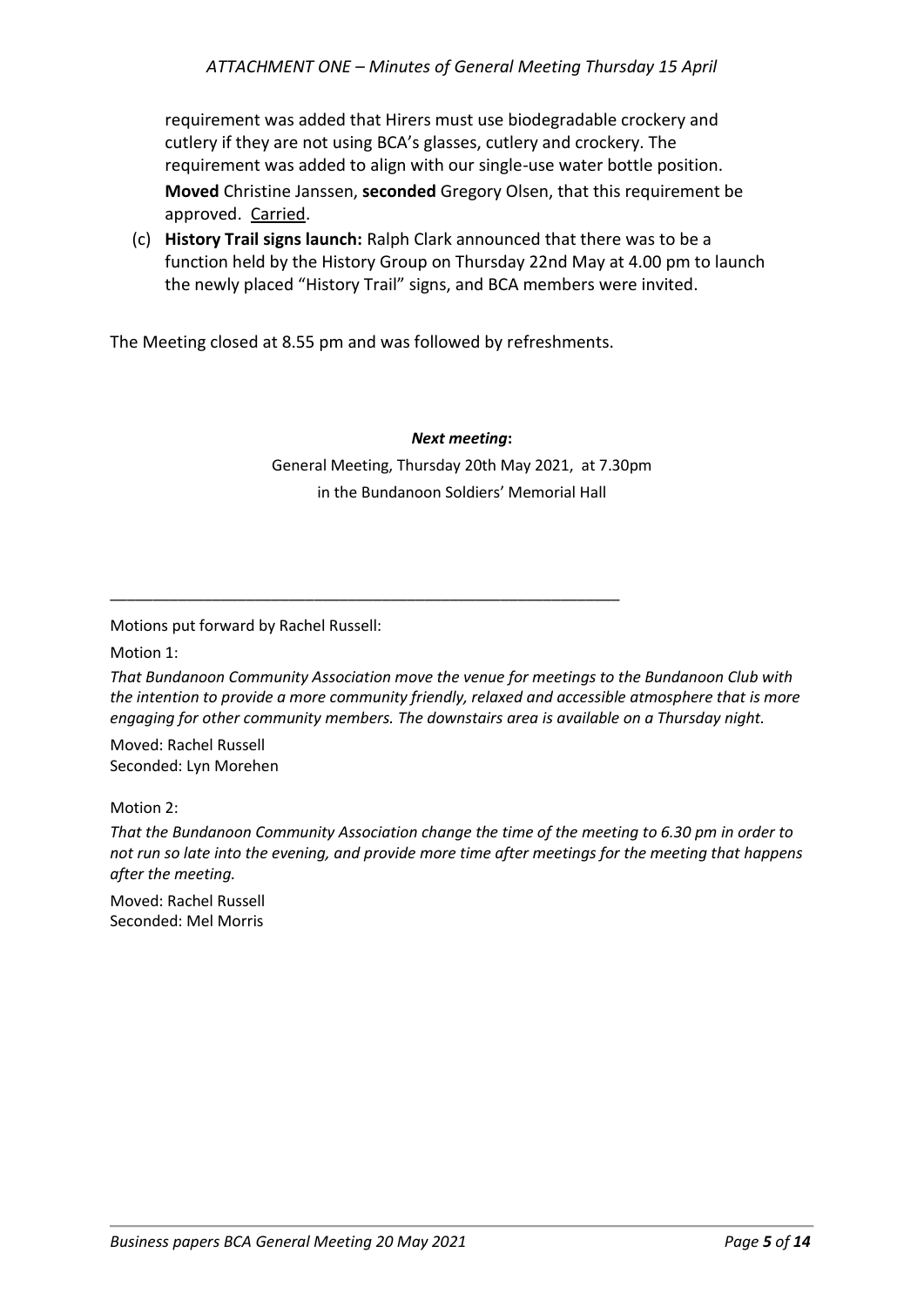## **PRESIDENT'S REPORT FOR MAY GENERAL MEETING**

#### **Meeting with Interim Administrator**

The Committee, along with two Subcommittee members welcomed Mr Viv May, Administrator for WSC, to Bundanoon on April 28th to meet with the BCA. Mr May headlined the development pressures he believes we will face as the new airport is built. We let Mr May know what a wonderful village Bundanoon is and outlined our attractions and community groups. He was invited to attend Music at Ten and Rex Cinema as our guest. He left with some JCG Magazines to read.

We presented several concerns:

- the slow progress on the repair to Glow Worm Glen (the entry track is on Council Land),
- the inability of Council to manage and lead on strategic projects that will always have contention,
- the opportunity cost of the poor relationship within Councillors and Council,
- the partisanship of contacting Councillors, and
- the recent loss of significant corporate knowledge at an executive level from Council.

We also asked for Council assistance to:

- Better prepare for Grants by having "pre-approval" for initiatives on Council land/property
- Help with a footpath and street safety plan
- Provide a strategic upgrade plan for the Hall to ensure it continues to be a contemporary cultural centrepiece for Bundanoon

#### **Meeting with State Member**

I am meeting with Wendy Tuckerman on 24 May for a general introduction and will mention the rail overbridges and assistance with improving safety on these for all users and well as the rail infrastructure.

#### **Glow Worm Glen update**

Progress is slower than we hoped due to the large workload across Morton National Park and the small window for Hazard Reduction (HR) burns. The HR burns take most of the resource. Jennifer Bean, A/Team Leader Ranger for NPWS Illawarra-Highlands, has indicated Glow Worm Glen is now the primary focus of the Ranger for our area.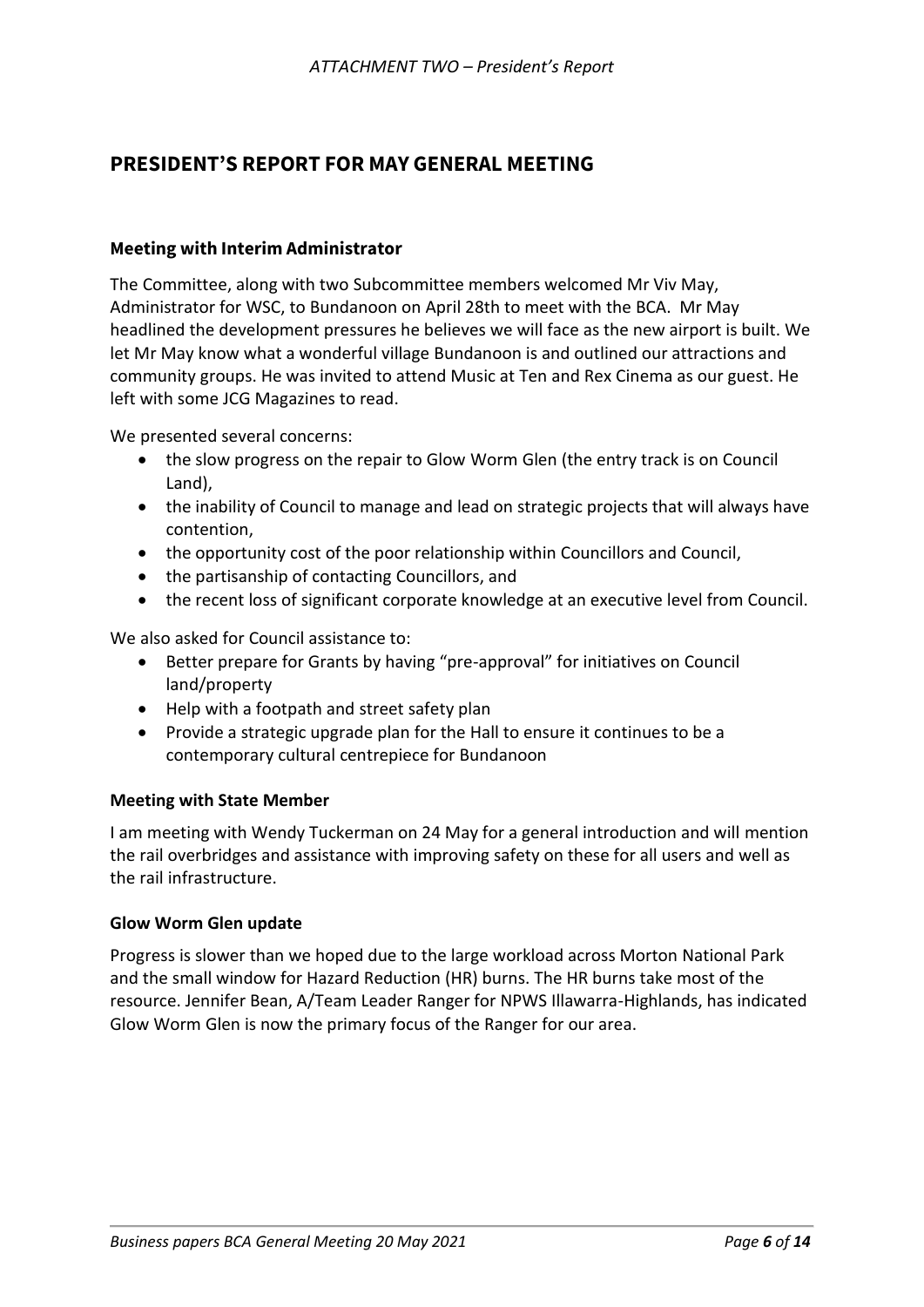#### **COMMITTEE UPDATE – May 2021**

The Committee met on 6 May. This update contains only items that are not in the Agenda for the May General Meeting.

**Full Committee**: the Committee now has nine members. President (Andy Carnahan), Vice-President (Trevor Wright), Treasurer (Greg Olsen), Secretary (Bruce Marshall), Committee members (Jeremy Tonks, Leeanne Olsen, Stuart Reid, Ralph Clark and Mel Morris).

**Working With Children Employer** – As the BCA has occasional involvement with young people we need to become a Working with Children "employer". The Committee is working through this in time for Winterfest as some stallholders will need to hold Working With Children Checks that must be verified by the BCA as the employer.

**Good Yarn using the Supper Room for meetings** – There has been a long-standing agreement that The Good Yarn use the Supper Room for their monthly meetings at no cost. The Good Yarn asked this be confirmed in writing. The Committee agreed and will write to the Good Yarn.

**Greeting Cards from Calendar images** – The Committee endorsed a proposal by the President to produce a series of six greeting cards using images from the BCA 2021 Wildlife calendar. The cards will be used by the BCA and will also be available for sale.

**Footpath infill project Phase One** – The Committee has endorsed a proposal by the President for a footpath infill project. The first part of the proposal is to complete the current walking loop along Erith Street, through the Oval and Jordan's Crossing Park and back down Ellsmore Road. For 160 metres of path this will complete the popular 2 kilometre walk. The second is to create a path from Warrigal Care up Hill Street and down Erith Street to the pedestrian railway crossing. This requires 415 metres of new path; however, most of the path is already worn by foot traffic showing the need. This section will have a benefit of providing a walking path to the village centre avoiding crossing at the dangerous road overbridge. The proposal will be presented to Council with the intention of having it placed on a budget schedule as a priority path project.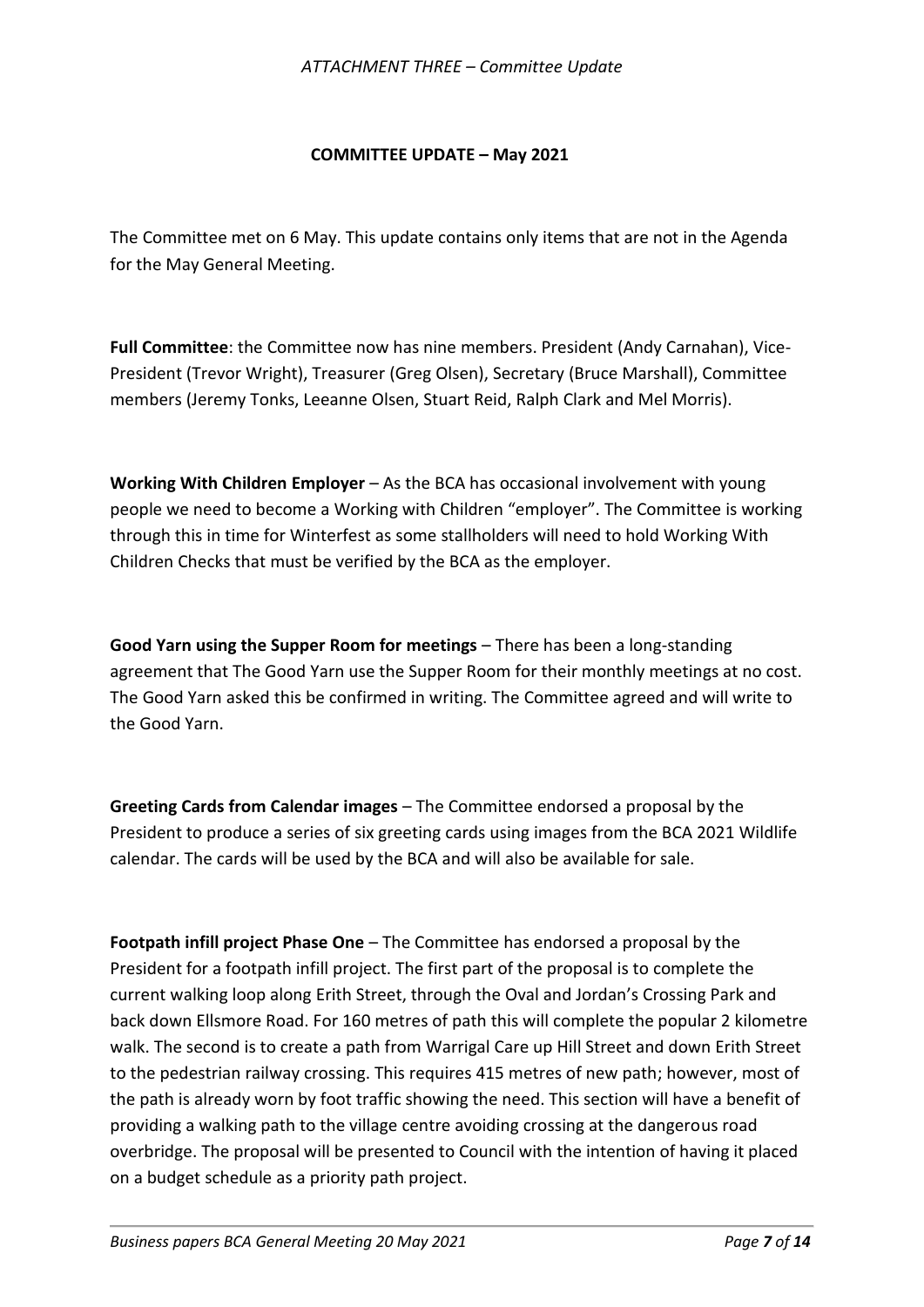**Return of Camelbak water bottles and their distribution** – The Powerhouse Museum was loaned 130 Bundy on Tap branded Camelbak water bottles used in their long-running "ecologic" exhibit. This is now concluded, and the bottles are being returned. A small number are damaged due to long term light exposure. The Committee endorsed a proposal that the remaining bottles are given away as a "buy one, get one free" promotion. At BCA events, if a new Bundanoon on Tap bottle is purchased, a souvenir Bundy on Tap Camelbak bottle will also be provided. A small number will also be presented to those involved in the original Bundy on Tap/Don't bore Bundanoon campaign. The BCA will write to the Powerhouse to thank them for their exhibit and also provide a new Bundanoon on Tap bottle for their permanent archive collection.

**Plastic Free Bundanoon** – The Committee endorsed a proposal by Greg Olsen for an "As plastic free as we can" campaign to meet with shopkeepers in Bundanoon to survey and assist with reducing the amount of single-use plastic for takeaway items. Several businesses are already showing leadership on this. The Committee also endorsed buying home compostable and biodegradable samples of products to give to shopkeepers.

**Bundanoon Pipe Band** – The Committee endorsed a request by the Pipe Band to pay for two drums and four kilts. Part of the funding is from a \$500 donation and \$590 from a raffle the Band held. The BCA general fund will contribute \$1,650. The Committee strongly supports Bundanoon having its own Pipe Band and that the BCA is the home of Bundanoon Pipe Band.

**Insurance for single-use hire** – Halls under Wingecarribee Council management offer a \$44 one-off insurance policy. The BCA is unable to access that policy as we manage the Hall. At present the cost for a one-off event is around \$230 using the same insurer as Council.

**Changes to Constitution** – the changes approved at the 2021 AGM were submitted to Dept of Fair Trading on 6 April for their endorsement. Once endorsed the amended Constitution will placed on the website.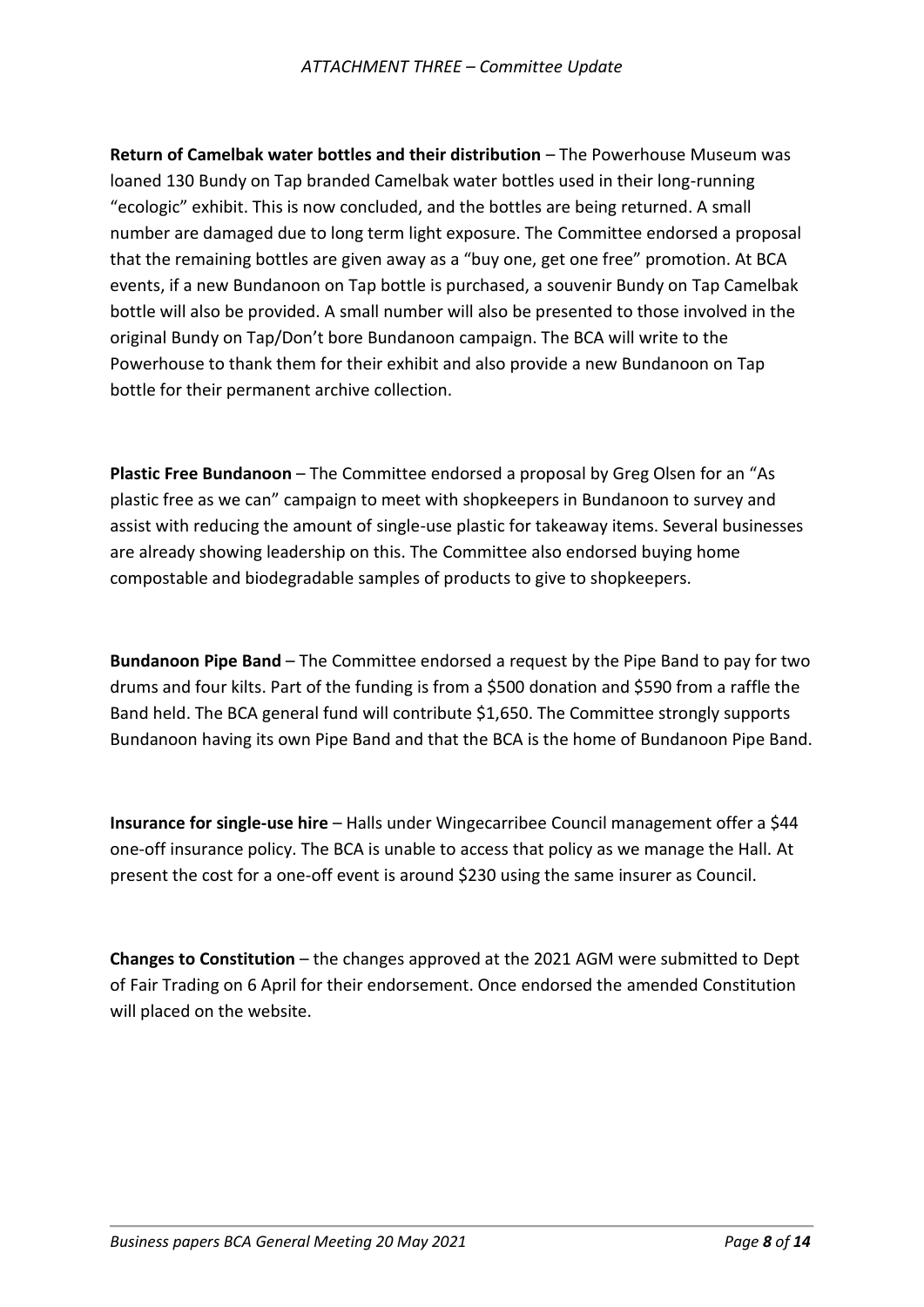#### **TREASURERS REPORT MAY 2021**

# **Profit and Loss**

## **Bundanoon Community Association Incorporated** For the month ended 30 April 2021

|                                 | <b>APR 2021</b> |
|---------------------------------|-----------------|
| <b>Trading Income</b>           |                 |
| <b>Bundy on Tap</b>             | 212.73          |
| <b>Hall Hire - External</b>     | 1,441.04        |
| <b>Membership Fees</b>          | 40.00           |
| <b>Sundry Income</b>            | 460.00          |
| <b>Total Trading Income</b>     | 2,153.77        |
| <b>Gross Profit</b>             | 2,153.77        |
| <b>Operating Expenses</b>       |                 |
| <b>Audit Fees</b>               | 45.45           |
| Cleaning                        | 511.36          |
| <b>Other Expense</b>            | 86.36           |
| <b>Total Operating Expenses</b> | 643.17          |
| <b>Net Profit</b>               | 1,510.60        |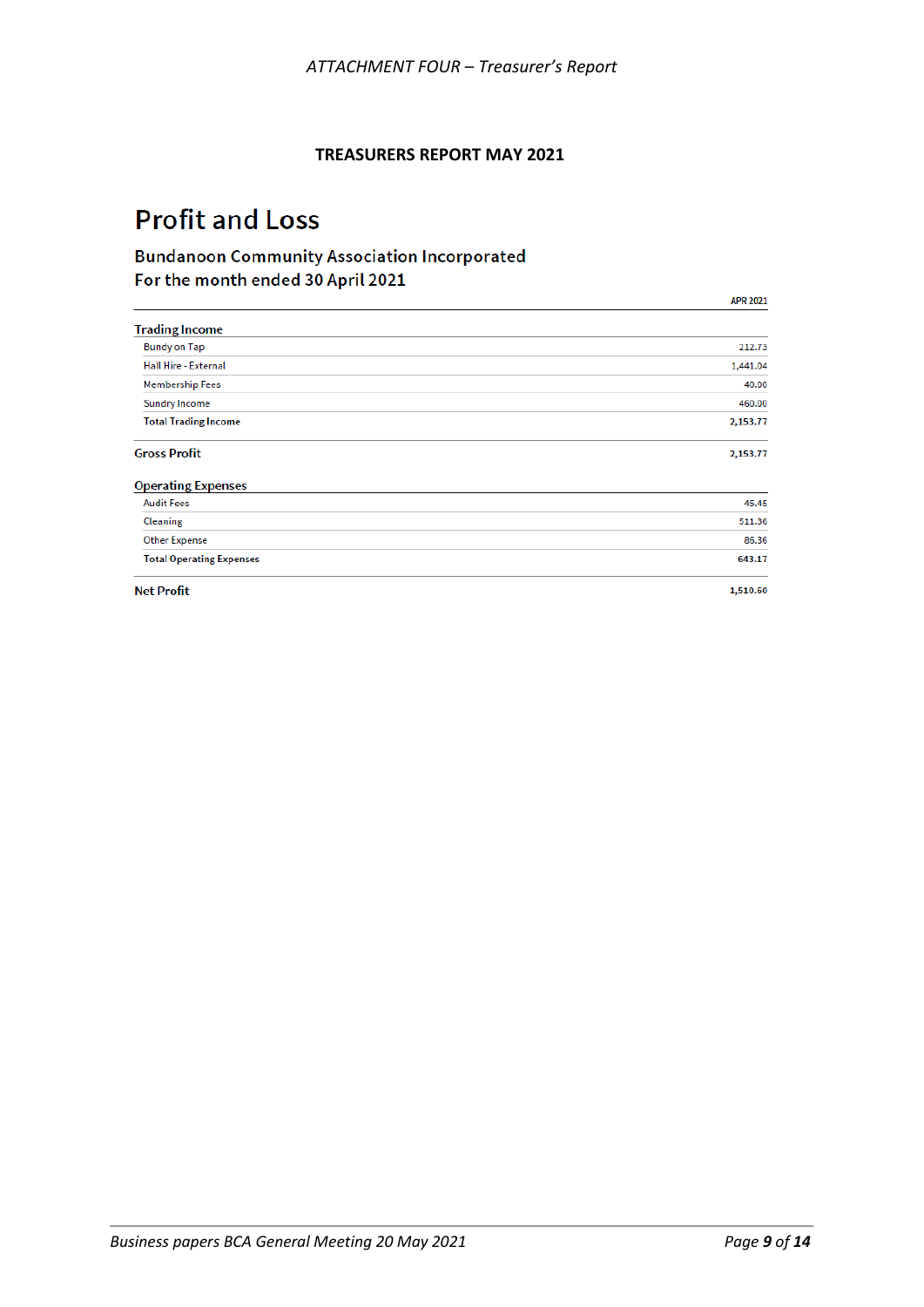# **Balance Sheet**

# **Bundanoon Community Association Incorporated**

As at 30 April 2021

|                                                        | 30 APR 2021  |
|--------------------------------------------------------|--------------|
| Assets                                                 |              |
| Bank                                                   |              |
| <b>BDCU Account</b>                                    | 16,595.28    |
| <b>BDCU Burgess St Storage/Winterfest Term Deposit</b> | 74,510.32    |
| <b>BDCU Online Saver</b>                               | 62,124.35    |
| <b>BDCU VISA Debit Card</b>                            | 543.54       |
| <b>Total Bank</b>                                      | 153,773.49   |
| <b>Current Assets</b>                                  |              |
| <b>Accounts Receivable</b>                             | 2,872.00     |
| <b>Cash Floats</b>                                     | 1,150.00     |
| <b>Petty Cash Floats</b>                               | (300.00)     |
| <b>Total Current Assets</b>                            | 3,722.00     |
| <b>Fixed Assets</b>                                    |              |
| Accum. Depreciation: Computers                         | (4, 304.00)  |
| Accum. Depreciation: Equipment                         | (25,035.00)  |
| Accum. Depreciation: Furniture                         | (22, 400.00) |
| <b>Computers at Cost</b>                               | 7,925.25     |
| <b>Equipment at Cost</b>                               | 68,819.10    |
| <b>Furniture at Cost</b>                               | 55,540.55    |
| Inventories                                            | 3,204.60     |
| <b>Total Fixed Assets</b>                              | 83,750.50    |
| <b>Non-current Assets</b>                              |              |
| Deposits to Suppliers                                  | 300.00       |
| <b>Total Non-current Assets</b>                        | 300.00       |
| <b>Total Assets</b>                                    | 241,545.99   |
| Liabilities                                            |              |
| <b>Current Liabilities</b>                             |              |
| Accruels                                               | 182.00       |
| Grants Received in Advance                             | 37,000.00    |
| GST                                                    | (616.29)     |
| <b>Hall Bonds Held</b>                                 | 800.00       |
| Rounding                                               | 0.01         |
| <b>Total Current Liabilities</b>                       | 37,365.72    |
| <b>Total Liabilities</b>                               | 37,365.72    |
| <b>Net Assets</b>                                      | 204,180.27   |
| <b>Equity</b>                                          |              |
| <b>Current Year Earnings</b>                           | (1,460.46)   |
| Prior Year's Surplus/Deficit                           | 205,640.73   |
| <b>Total Equity</b>                                    | 204,180.27   |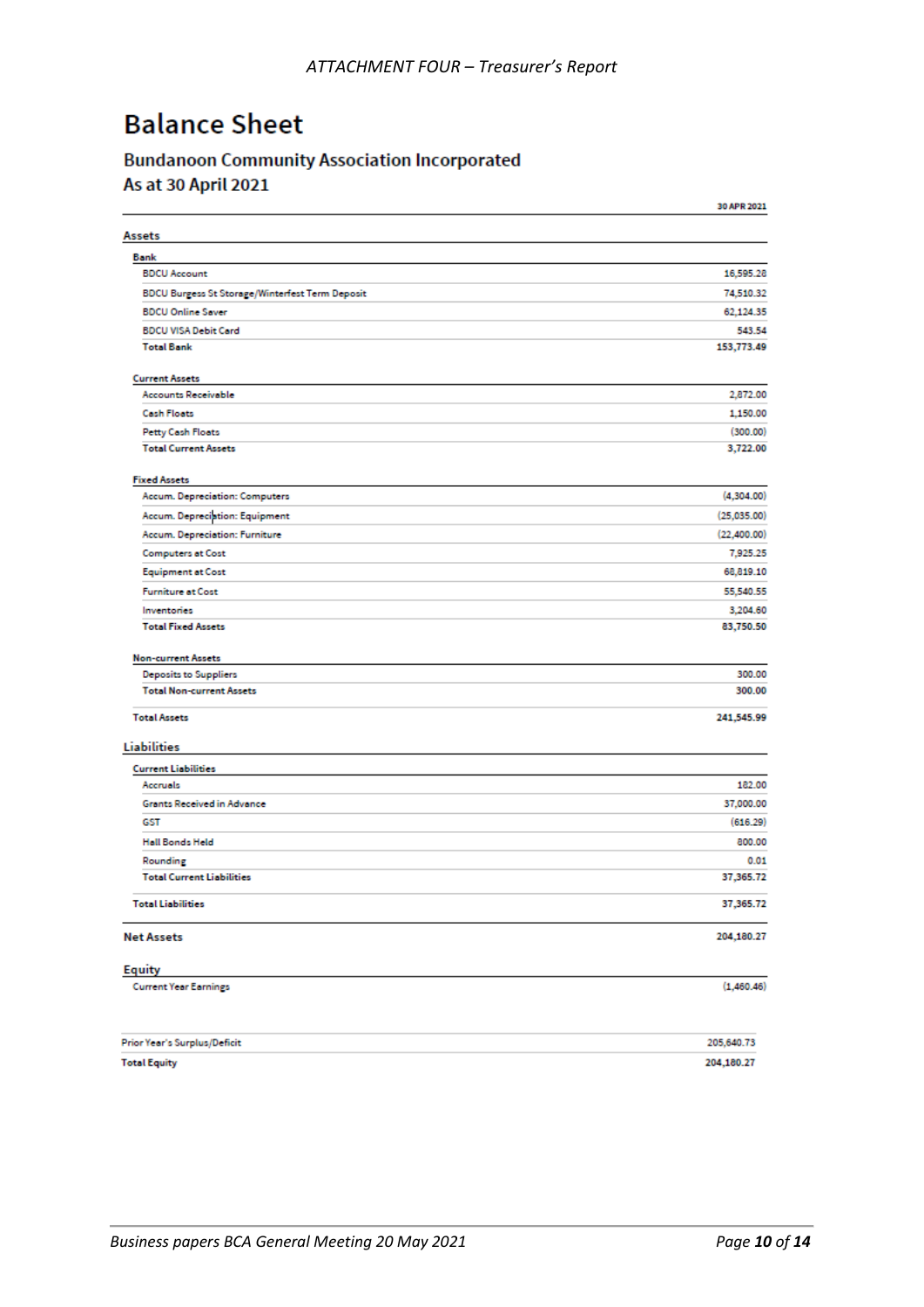#### **CONVENORS' REPORTS – MAY 2021**

#### **Arts Bundanoon – Music@10**

Music@10 concerts have continued on a monthly basis this year. With the maximum audience number capped at 100, the financial margins can be tight. However, apart from the April recital which made a small loss, we have broken even or better. Audiences have been at capacity and the Trybooking system is a brilliant innovation. We would not willingly return to all cash.

The team voted to increase ticket prices from \$10 to \$15 per seat, children under 18 free. The increased revenue will go to the performers who are seriously underpaid. That performers are willing to come to Bundanoon and perform for us is a great gift to this community.

The team has expanded in numbers after we appealed for more volunteers. People have very generously responded and joined the group. We are exploring new ideas for other music making performance opportunities under the Arts Bundanoon banner.

Pamela M. Jane Duncan (Convenor)

#### **Bundanoon Pipe Band**

The Bundanoon Pipe Band took part in its first public performance for the year. The Band performed in the village, pub and at the Oval to mark what would have been the Brigadoon weekend. It certainly drew a large crowd and was well received all round. The Band has also performed for the Bundanoon Rebels Football Club to pipe the team onto the field for their first game of the season. The Band also marched at the head of the ANZAC Day Parade in the village.

Setting up the Band is an expensive business, but we have been able to save some money by purchasing two second-hand snare drum harnesses. This was a saving of about \$1000. The Band also took the opportunity of raising funds to help pay their way by organising a raffle on Brigadoon Day. In the last month the Band has also added two more drummers to their ranks.

The Band would like to take this opportunity to thank The Good Yarn for their donation which has helped to pay for the two drum harnesses.

Jeff Appleton (Convenor)

#### **Bundanoon Sings!**

Our Choir is recovering very well from its COVID shutdown. A full concert was scheduled for 28 August, but so much rehearsal time has been lost we are working on half a one - and are joining with Bundanoon Ukesters for the other half. It will be a community evening to look forward to. Also, at Winterfest 2019 the Choir along with other patrons sang along at the Pub. For Winterfest this year, it will happen again on 4 July; and although the COVID plan details are being finalised, it should be as celebratory an event as the last one.

Geoff McCubbin (Convenor)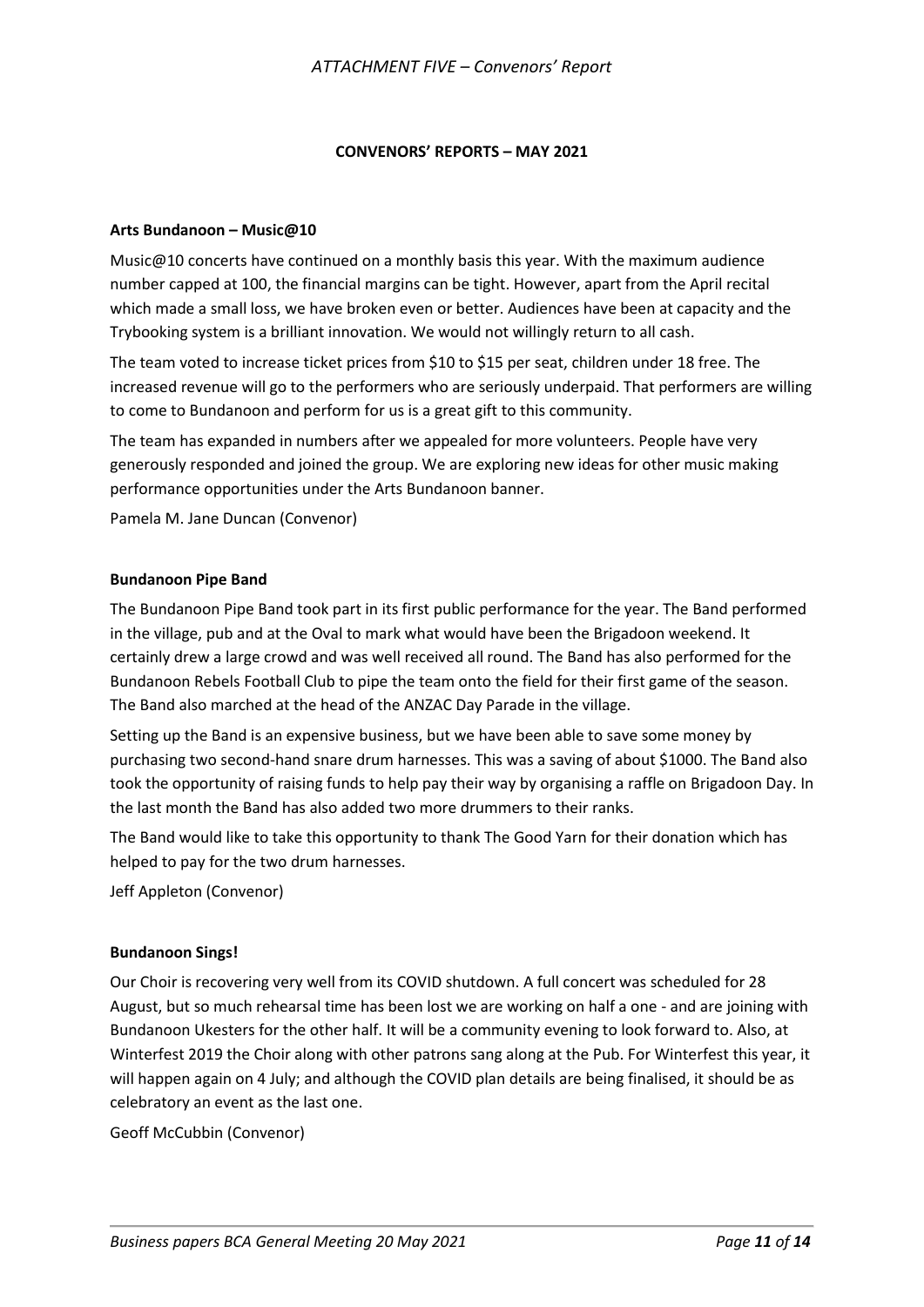#### *ATTACHMENT FIVE – Convenors' Report*

#### **Bundanoon Soldiers' Memorial Hall**

Several good news items to report this month.

The old black monster oven has been removed from the top kitchen by Sherwood Engineering, and the kitchen now awaits two new gas/electric stoves, which are being funded by Council!

The new doors will hopefully be installed by the end of June to replace the old doors on the west side (Church Street) of the building. Apparently, the hold-up has been the sourcing of new terrazzo to replace the existing thresh-holds in each doorway.

The new Maintenance Manager with Council has inspected the Hall roof, after numerous leaks (again) following the last torrential downpour and agreed that the replacement simply cannot wait for seven years, as we had been told previously by Council. It will now be carried out early in the financial year.

The duties of our Hall Willing Workers have eased somewhat, as we now sanitise the chairs weekly instead of daily, as we had been doing. However, our Covid cleaning and sanitising in all other areas continues. Use of the Hall is increasing steadily.

As usual, I thank our HWW's for their commitment and cheerfulness in looking after our Hall.

Rosemary Page (Convenor)

#### **Melting Pot Theatre**

On Saturday 15th May Melting Pot Theatre held the second round of Crash Test Drama for 2021. We had another great selection of plays and the competition was very close with the audience vote coming down to just one vote between the top two plays.

The Winners were:

Best actor – Reuben Westbry-Pryce in *How was your Day?*

Best actress – Susan Edwards in *Slow Dating*

Best Play – *A Wake* by Brian C. Petti

Audience choice – *How was your Day?* by Dash Morgan

Both of the winning plays will now move forward to the Gala final in November.

Over the last few months we have also been busy rehearsing our major production for this year, *Noises Off*. We look forward to sharing this fun, fast-paced comedy with you all August 19-21.

Submissions for Crash Test drama Round 3 open on 1st June. Also, expressions of interest for anyone keen on being in the Variety Show at the end of the year are open now, please email us at [MPTBundanoon@gmail.com](mailto:MPTBundanoon@gmail.com)

Bron Beard (Convenor)

#### **The Green Team**

The Green Team met at the end of April to plant 500 more Daffodils, topping up some of the areas that we noticed had struggled last year. We changed the date to get the bulbs in to a bit later in the month as recommended by the supplier. Unfortunately, this seemed to reduce our numbers but we managed to get all the bulbs in, and a big thank you to those who managed to join us on the day.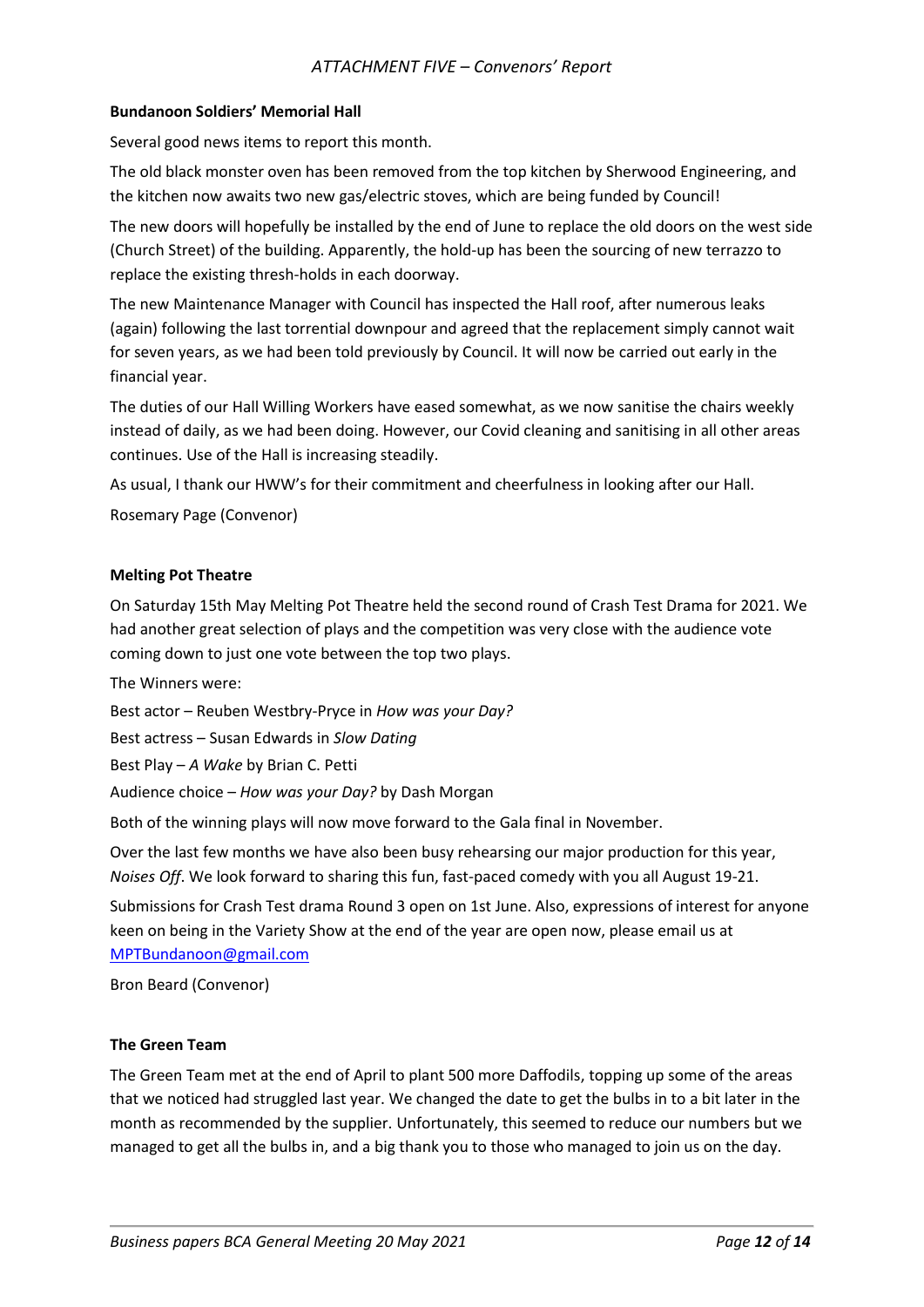#### *ATTACHMENT FIVE – Convenors' Report*

The railway embankment opposite the Bundanoon Hotel was the main topic of conversation last Monday 10th May when Andrew Killingsworth from Customer Operations, Sydney Rail, came to Bundanoon. We spent a very positive time with Andrew showing him what had been done to keep the embankment looking presentable and he in turn has offered more support from Sydney Rail. We thank him for his valuable time with us.

Andrew also told us that Bundanoon was the first of a series of NSW stations to have a heritage upgrade and is now one of ten in the State of which Gunning is the latest. Bundanoon is considered to be an example of what can be achieved when communities like ours work with State Rail and we are visited by other areas considering similar upgrades.

The Green Team now has a logo, as seen on the right.

John White (Convenor)



To celebrate Mother's Day, the *The Full Monty* was shown on Saturday May 8. It is a much-loved English comedy where six unemployed steelworkers form a male striptease act. The women cheer them on to go for the full monty – total nudity!

There was a special Mother's Day raffle . . . AND the complimentary glass of wine before the film IS BACK!

Our next film on Saturday July 17 is **Midnight in Paris (America, 2011)**. While on a trip to Paris with his fiancée's family, a nostalgic screenwriter finds himself mysteriously going back to the 1920s every day, at midnight. On one such late-night excursion, Gil encounters a group of strange, yet familiar revellers, who sweep him along, apparently back in time for a night with some of the Jazz Age's icons of art and literature.

Doors open at 7.00pm for the complimentary glass of wine before a 7.30pm screening. The Rex Cinema continues to sell tickets online through **TryBooking** as well as having tickets available at the door on the night. See you there!

Stuart Reid (Convenor)

#### **Welcome to Bundanoon**

I have recently taken over co-ordination of the Welcome to Bundanoon Subcommittee from Lyn and Allan Morehen.

I am very grateful for the assistance that Lyn has provided in passing over her role and admiring of the energy and commitment she dedicated to the Subcommittee over a number of years.

To remind members – our delegated purpose is to seek out new residents, personally welcome new residents, and present them with a Welcome Pack. Our welcome pack currently includes information on the BCA and its various Subcommittees and activities, other organisations and groups in Bundanoon, vouchers for free activities, and a small gift which is currently a jar of local honey or jam. We are happy to receive information about new clubs, groups and activities to include in the Pack.

An initiative of Lyn's, and very successful, is the partnership we have forged with the Bundanoon Club whereby the Club offers hospitality for our meet-ups with new residents, a complimentary year's